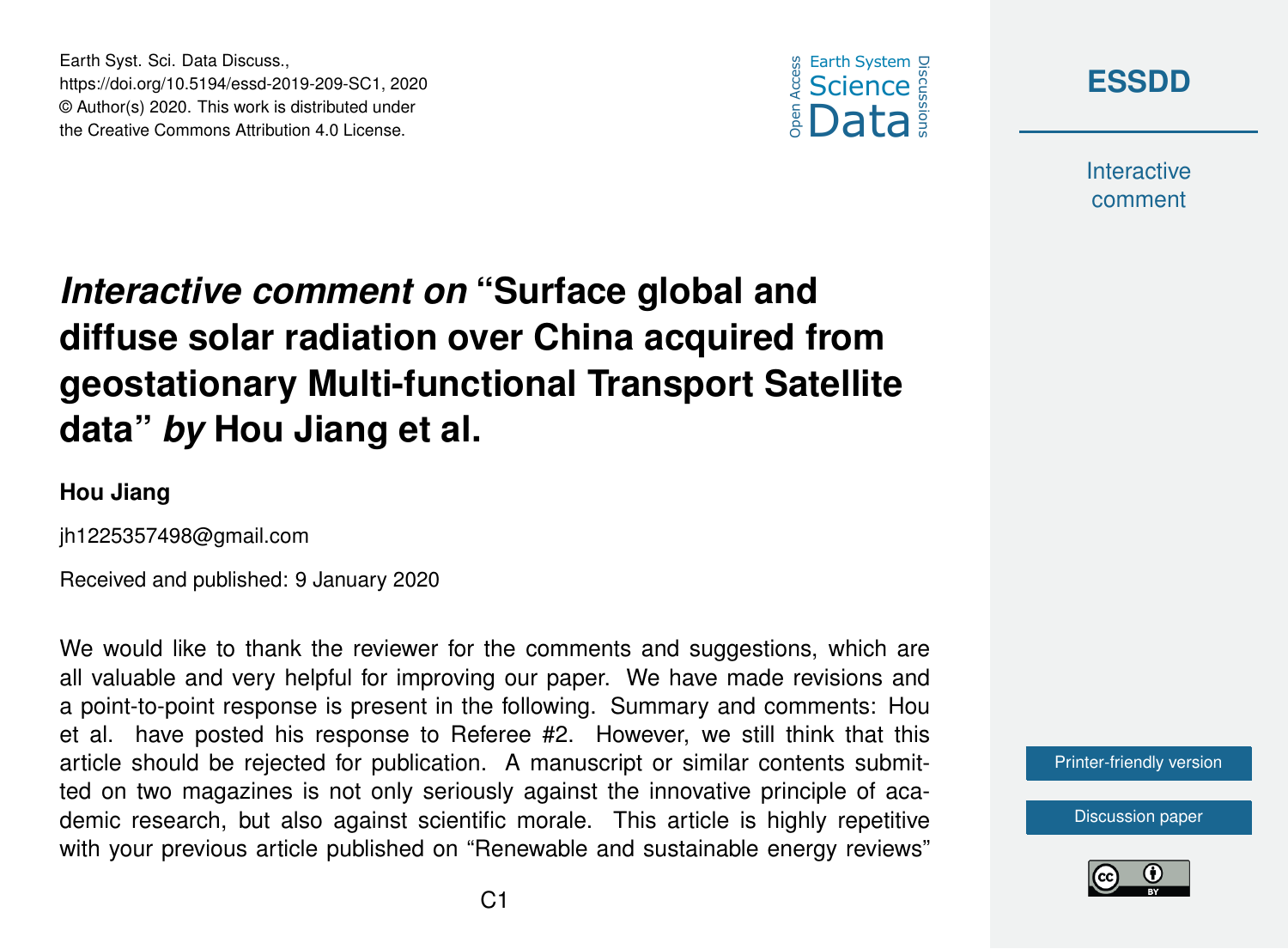(https://doi.org/10.1016/j.rser.2019.109327). Even some figures are copied from the article on RSER. Response: Thank you for your friendly comments. We are so sorry for the terrible writing and existing similarity on contents in the submitted draft. In fact, we are carrying out a systematic project on solar radiation involving algorithm, data and applications. The published article present our developed algorithm for surface solar radiation estimation with an original intention to improve radiation accuracy by deep learning techniques. Luckily, we have achieved such goal. Based on the previous work, we further extend the deep network for estimation of diffuse radiation and generate long-term data series. It is what this paper concentrate on. After your first round discussion, we have reorganized the paper, rewritten related parts and revised all figures in the paper. The updated manuscript focuses on the data itself with some new findings discussed, and all potential repetitiveness is avoided.

Comments: Meanwhile, Tang et al. (2019) have published an article named "A 16-year dataset (2000–2015) of high-resolution (3âAL'h, 10â ËŸ AL'km) global surface solar radiation" on ESSD. He generated a global solar radiation dataset with high accuracy, high spatial resolution and high temporal resolutions. What is your merit of your global solar radiation data compared with that of Tang's? Response: Thank you for your advice. We think the merits of our datasets are that: 1) it provides more accurate estimation of global solar radiation at finer resolution of 5km which is important to reveal regional differences and changes of solar radiation; 2) the proportion of direct and diffuse is also available for our datasets with high accuracy. In the revised manuscript, we also compare our datasets to that of Tang's during validation.

Comments: AI method could not explain the physical mechanism of the radiation dumping process on solar radiation. Response: Thank you for your advice. Yes, it is difficult for deep learning to explain the definite physical mechanism behind its black-box operations. However, we think its mathematical principle is clear, i.e., implicitly construct the relationships between satellite signal and surface radiation through complex nonlinear expressions. We have also tried our best to explain its potential physical mechanism in **[ESSDD](https://www.earth-syst-sci-data-discuss.net/)**

**Interactive** comment

[Printer-friendly version](https://www.earth-syst-sci-data-discuss.net/essd-2019-209/essd-2019-209-SC1-print.pdf)

[Discussion paper](https://www.earth-syst-sci-data-discuss.net/essd-2019-209)